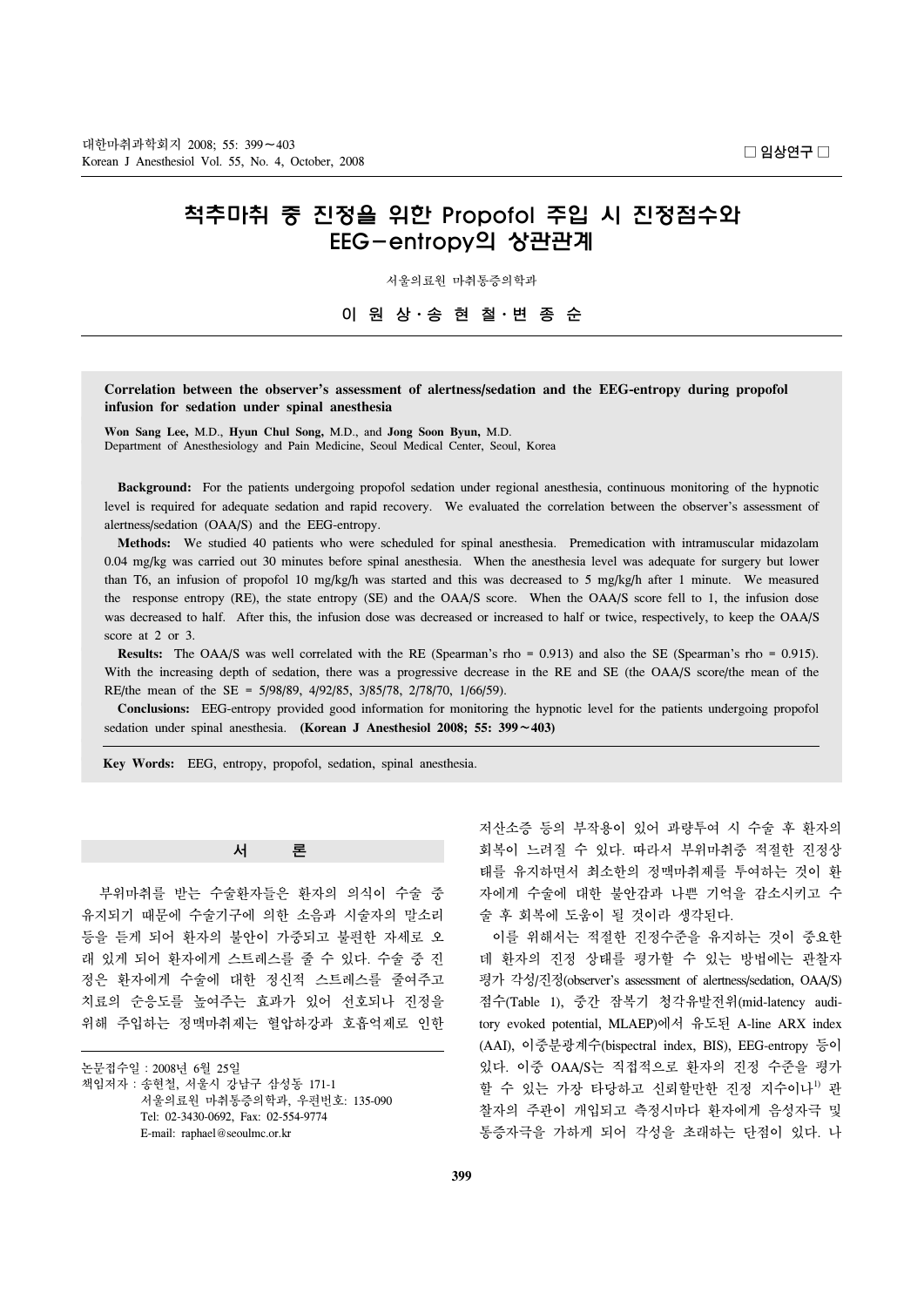#### 대한마취과학회지:제 55 권 제 4 호 2008

**Table 1.** OAA/S Score

| Score          | Responsiveness                                              |
|----------------|-------------------------------------------------------------|
| 5.             | Responds readily to name spoken in normal tone              |
| 4              | Lethargic response to name spoken in normal tone            |
| 3.             | Responds only after name is called loudly and/or repeatedly |
| $\overline{2}$ | Responds only after mild prodding or shaking                |
|                | Responds only after painful trapezius squeeze               |
| $\theta$       | No response after painful trapezius squeeze                 |

OAA/S: observer's assessment of alertness/sedation.

머지 방법들은 뇌파를 가공하여 얻은 정보를 분석하여 측 정하는 방법으로 지속적이고 정량적으로 측정이 가능하나 투입약제나 외부조건에 의하여 그 값이 변할 수 있다.

Propofol은 진정, 기억상실, 항불안 작용을 가지고 있으며 $^{2}$ 약제의 대사와 최면에서의 회복이 빠르고3) 항구토작용이 있어<sup>4)</sup> 외래마취에서 널리 사용되고 있는 정맥마취제이다. Nishiyama는5) 척추마취 환자에서 midazolam 0.04 mg/kg를 마취전투약으로 근주 후 propofol을 초기 10 mg/kg/h로 주입 하고 1분 뒤 5 mg/kg/h, 이후 1분 뒤 2.5 mg/kg/h로 주입 시 심각한 호흡억제 없이 빠른 진정을 유도하면서 OAA/S 점 수를 3이나 4로 유지할 수 있다고 보고하였다.

 본 연구에서는 척추마취를 받는 환자를 대상으로 널리 사용되고 있는 정맥마취제인 propofol을 사용하여 빠른 진정 을 유도하고, OAA/S에 대응하는 EEG-entropy의 response entropy (RE)와 state entropy (SE)를 측정하여 OAA/S와 EEGentropy간의 상관관계를 알아보고자 하였다.

#### 대상 및 방법

 본 연구는 본원 임상연구윤리위원회의 사전승인을 받았 으며 수술 전날 환자에게 본 연구계획에 대하여 설명하고 서면동의를 받았다. 2007년 12월부터 2008년 3월까지 척추 마취가 필요한 하지수술 및 비뇨기 수술이 예정되고 미국 마취과학회 신체분류 등급 1, 2에 해당하는 20−55세 환자 를 대상으로 하였다. 체질량지수(BMI) 30 kg/m<sup>2</sup>이상이거나 정신과 약물의 복용력 및 최면제에 중독된 과거력이 있는 환자는 대상에서 제외하였다. 총 48명의 환자가 연구참여에 동의하였는데 척추마취의 감각차단 높이가 T6보다 높게 상 승한 경우와 척추마취 중 혈압 하강으로 인하여 ephedrine 등 의 승압제를 투여한 경우를 제외한 총 40명의 환자를 대상 으로 연구를 진행하였다. 환자들의 나이, 성별, 체중, 키, 체 질량지수, 감각차단 높이 등의 평균이나 분포는 Table 2와 같았다.

 모든 환자에게 마취전투약으로 midazolam 0.04 mg/kg을 척추마취를 시행하기 30분전 근주하였다. 척추마취는 25 G

|  |  | Table 2. Demographic Data $(n = 40)$ |  |  |  |  |
|--|--|--------------------------------------|--|--|--|--|
|--|--|--------------------------------------|--|--|--|--|

| Age $(yr)$      | $40.1 \pm 11.6$ |
|-----------------|-----------------|
| Sex (M/F)       | 22/18           |
| Weight (kg)     | $63.6 \pm 7.3$  |
| Height (cm)     | $166.6 \pm 6.9$ |
| BMI $(kg/m2)$   | $22.9 \pm 2.2$  |
| SBL (T6/T8/T10) | 8/20/12         |

Values are mean  $\pm$  SD or number of patients. BMI: body mass index, SBL: sensory block level.

Quincke 척추 천자 바늘을 사용하여 좌위(sitting position)에 서 epinephrine 0.2 mg을 첨가한 0.5% 고비중 bupivacaine 10− 14 mg으로 시행하였으며 모든 환자는 비침습적 혈압감시장 치와 심전도 및 맥박산소계측기 등의 감시기구를 부착하였 다. 이후 EEG-entropy (M-EntropyTM, S/5TM, Entropy Module, Datex-Ohmeda Divison, Instrumentarium Corp., Finland)의 감 지전극(sensor electrode)이 부착될 부위를 알콜솜으로 닦아 낸 후 세 개의 전극을 제조사의 설명대로 이마와 왼쪽 외 안각 옆에 부착한 후 측정하였다. 마취 후 20분간 척추마취 의 감각차단 높이가 수술에 적절하고 T6 이하임을 확인한 뒤에 syringe pump (Injectomat AgiliaTM, Fresenius Vial, France) 를 사용하여 propofol을 주입하였다. Propofol의 초기 주입 속도는 10 mg/kg/h로 주입하였으며 1분 뒤 주입 속도를 5 mg/kg/h로 감소시켰다. 이후 맥박산소계측기를 통한 산소포 화도가 92% 미만으로 떨어지면 산소마스크를 통해 O2 6 l/min을 투여하였다. OAA/S는 propofol 주입 후 경과시간이 첫 5분간은 매분마다, 이후 10분까지 2분 30초마다, 이후 30 분까지 5분마다, 수술종료 시까지는 15분마다 측정하였다. OAA/S 점수가 1까지 떨어지면 propofol의 주입 속도를 반으 로 줄였으며 이후 측정 시 OAA/S 점수가 2나 3이 되도록 주입 속도를 반으로 줄이거나 두 배로 늘리면서 주입하였 다. EEG-entropy의 RE와 SE는 propofol 주입 후 60분 동안 측정하였다. 피부봉합이 끝나면 propofol 주입을 중지하였으 며 OAA/S 점수 4점 이상시 회복실로 이송하였다.

 자료 분석을 위한 통계 프로그램으로 SPSS 12.0 (SPSS Inc., USA)을 사용하였고 모든 측정치는 평균 ± 표준편차로 기록하였다. RE 및 SE와 OAA/S간의 상관계수(Spearman's rho)를 구하였고 각 OAA/S 점수에서의 RE와 SE간의 평균 비교는 paired t-test, 각 OAA/S 점수에 대응되는 RE사이 및 SE사이간 평균 비교는 반복측정분산분석(repeated measure ANOVA)을 사용하여 P값이 0.05 미만인 경우 통계상 유의 하다고 판정하였다.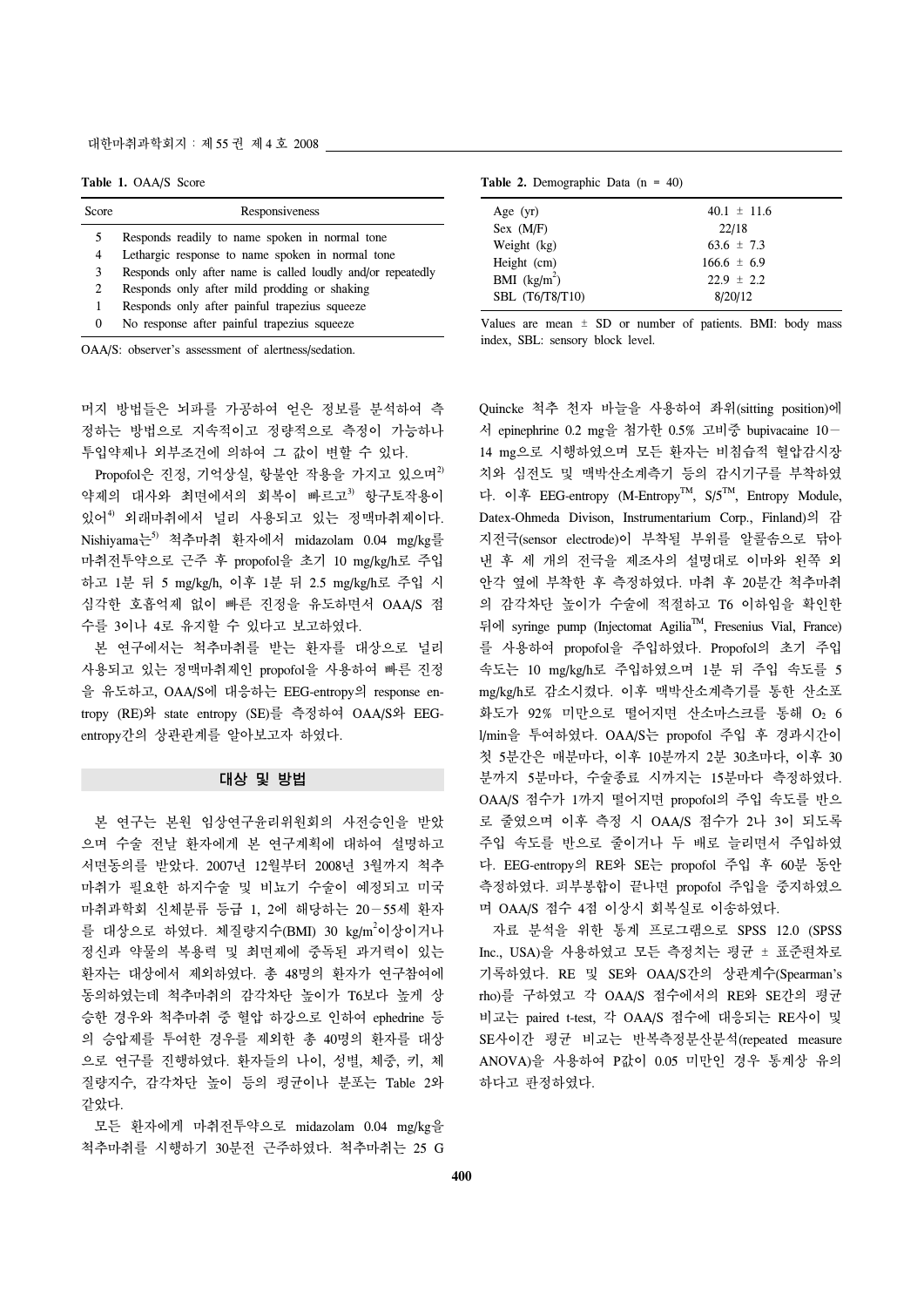**Table 3.** RE, SE of Different OAA/S Scores

| <b>OAA/S</b> scores | RE.          | SЕ            |
|---------------------|--------------|---------------|
| 5                   | $98 \pm 1.9$ | $89 \pm 1.4*$ |
|                     | 92 $\pm$ 4.9 | $85 \pm 3.4*$ |
| 3                   | $85 \pm 5.5$ | $78 \pm 5.7*$ |
| $\mathcal{L}$       | $78 \pm 6.5$ | $70 \pm 6.7*$ |
|                     | 66 $\pm$ 7.3 | 59 $\pm$ 7.9* |
|                     |              |               |

Values are mean ± SD. OAA/S: observer's assessment of alertness/sedation, RE: response entropy, SE: state entropy. \*: P < 0.05 compared with RE group.

| 기 | 과 |
|---|---|
|   |   |

 각 OAA/S 점수에 대응하는 RE와 SE의 평균 ± 표준편차 는 Table 3과 같았다. RE 및 SE와 OAA/S 점수간의 상관관 계는 OAA/S와 RE 사이에서 Spearman's rho = 0.913 ( $P < 0.01$ ) 이고, OAA/S와 SE 사이에서는 Spearman's rho = 0.915 (P < 0.01)로 상관관계가 매우 좋음을 알 수 있었다. 각 OAA/S 점수에서 RE와 SE의 비교는 RE가 SE보다 유의하게 높았다 (P < 0.05) (Table 3). OAA/S 점수가 감소할수록 RE와 SE가 감소하였으며 RE와 SE 모두 OAA/S 점수 5에서 1까지 각 점 수에 대응되는 측정치 간에 유의한 차이를 보였다(P < 0.05). OAA/S 점수 1이나 2를 유도하기 위해 propofol을 5 mg/kg/h로 주입하던 중 OAA/S 점수가 0까지 떨어진 2명의 환자에서 RE와 SE간 차이가 없이 측정치가 같아졌고 그 값은 각각 51과 42였다. Propofol을 5 mg/kg/h로 주입하여 OAA/S 점수가 1로 감소하였을 때 전체 40명중 24명에서 맥박산소 계측기로 측정된 산소포화도가 92% 미만으로 떨어져 산소 마스크 6 L/min을 투여하였으나 무호흡은 한 건도 발생하지 않았다.

#### 고 찰

Scherman 등은<sup>6</sup> 척추마취나 경막외마취를 받는 환자에서 fentanyl, midazolam 등을 통해 진정을 유도하였으나 회복과 정에서 수술 중 기억(flashbacks)이나 악몽으로 인하여 우울 증이나 육체적 불편, 긴 회복기 등이 나타난 두 명의 증례 를 보고하였다. 수술에 대한 기억이나 악몽은 환자에게 정 신적 스트레스를 지속적으로 유발하여 정상 생활을 어렵게 할 수 있기 때문에 부위마취 환자의 진정 시 지속적인 진 정수준의 감시가 필요하다고 생각된다.

 근래 EEG에 엔트로피 개념을 도입한 EEG-entropy라는 모 듈 형태의 감시 장비가 개발되어 마취와 최면의 깊이를 감 시하는데 활용되고 있고 이를 이용한 연구들이 진행되고 있다. EEG-entropy는 EEG가 우세한 주파수대인 0.8−32 Hz 사이의 정보를 계산하여 0에서 91까지 수치로 나타나는 SE 와 이마근전도(frontal electromyography, FEMG)가 우세한 주 파수대인 32−47 Hz 사이의 정보를 포함하여 0에서 100까 지 수치로 표현되는 RE로 구성된다.<sup>7,8)</sup> 일련의 연구에서 EEG-entropy는 propofol이나 sevoflurane 등을 사용한 마취에 서 대체로 BIS와 유사하게 마취의 깊이를 측정할 수 있었 다고 보고되었다.<sup>9-11)</sup> Vanluchene 등은<sup>10)</sup> 부인과 및 비뇨기과 수술환자를 대상으로 propofol을 주입한 후 RE, SE, AAI 및 BIS를 동시에 측정한 연구에서 RE와 SE의 기저변이성(baseline variablility)이 가장 낮았고 SE에서 뇌파의 돌발파 억제 (burst suppression)가 가장 정확히 측정되어 마취제 효과를 평가하는데 있어 EEG-entropy가 유용하다고 보고하였다. EEG-entropy는 BIS와 다르게 FEMG를 반영하는 RE를 측정 할 수 있는데 FEMG 활성의 갑작스런 상승은 각성과 관련 이 있어12) RE의 갑작스런 상승과 RE-SE 간의 차이 증가는 얕은 마취와 각성의 임박을 알리는 지표가 될 수 있다. 13) 또한 근이완제의 사용시에도 임상용량에서 유해자극에 대 한 얼굴근육의 반응성을 완전히 폐쇄시키지는 못하기<sup>12)</sup> 때 문에 RE의 상승이 저해되지 않는다는 장점이 있다. RE는 빠른 반응을 보이는데 Vakkuri 등은8) 마취로부터 각성에 있 어 RE의 상승이 BIS보다 12.4초 더 빠르게 나타났음을 보 고하였다.

 그동안 진정수준의 감시에는 BIS가 주로 사용되어 왔고 이를 연구한 많은 논문들이 있다. 이전에 OAA/S와 BIS간의 상관관계를 연구한 논문들에서는 Liu 등이<sup>14)</sup> 부위마취 환자 에서 propofol 유도 진정 후 측정한 OAA/S와 BIS 사이에 0.744 (Spearman's rho)의 상관관계가 있다고 하였으며 Kil 등은<sup>15)</sup> 전신마취 환자를 대상으로 propofol을 목표 농도 주 입(target controlled infusion, TCI)하여 진정의 깊이를 측정한 연구에서 OAA/S와 BIS사이가 0.96 (Spearman's rho)의 상관 관계가 있다고 하였다. Kang 등은<sup>16)</sup> 척추마취 환자를 대상 으로 propofol TCI를 이용한 진정 후 BIS, AAI, OAA/S를 비 교한 연구에서 OAA/S와 BIS사이가 0.827 (Spearman's rho), OAA/S와 AAI사이가 0.610 (Spearman's rho)으로 BIS가 AAI 보다 더 예측 가능한 진정점수에 관한 정보를 제공한다고 보고하였다. 본 연구에서는 OAA/S와 EEG-entropy간의 상관 관계가 OAA/S와 RE사이가 0.913 (Spearman's rho), OAA/S와 SE사이가 0.915 (Spearman's rho)로 높게 나타나 BIS와 유사 하게 EEG-entropy가 진정의 수준을 비교적 잘 반영하는 결 과를 보였다.

 EEG는 마취 방법이나 약제에 영향을 받을 수 있는데 Morley 등은<sup>17)</sup> 척추마취 환자에서 감각차단 후 β파의 증강 과 BIS의 상승을 보고하였다. 뇌파 감시 장치는 가바작용성 (GABAergic) 약제인 sevoflurane, midazolam, propofol, barbiturate 등에서는 진정수준을 잘 반영하였다는 연구 결과가 다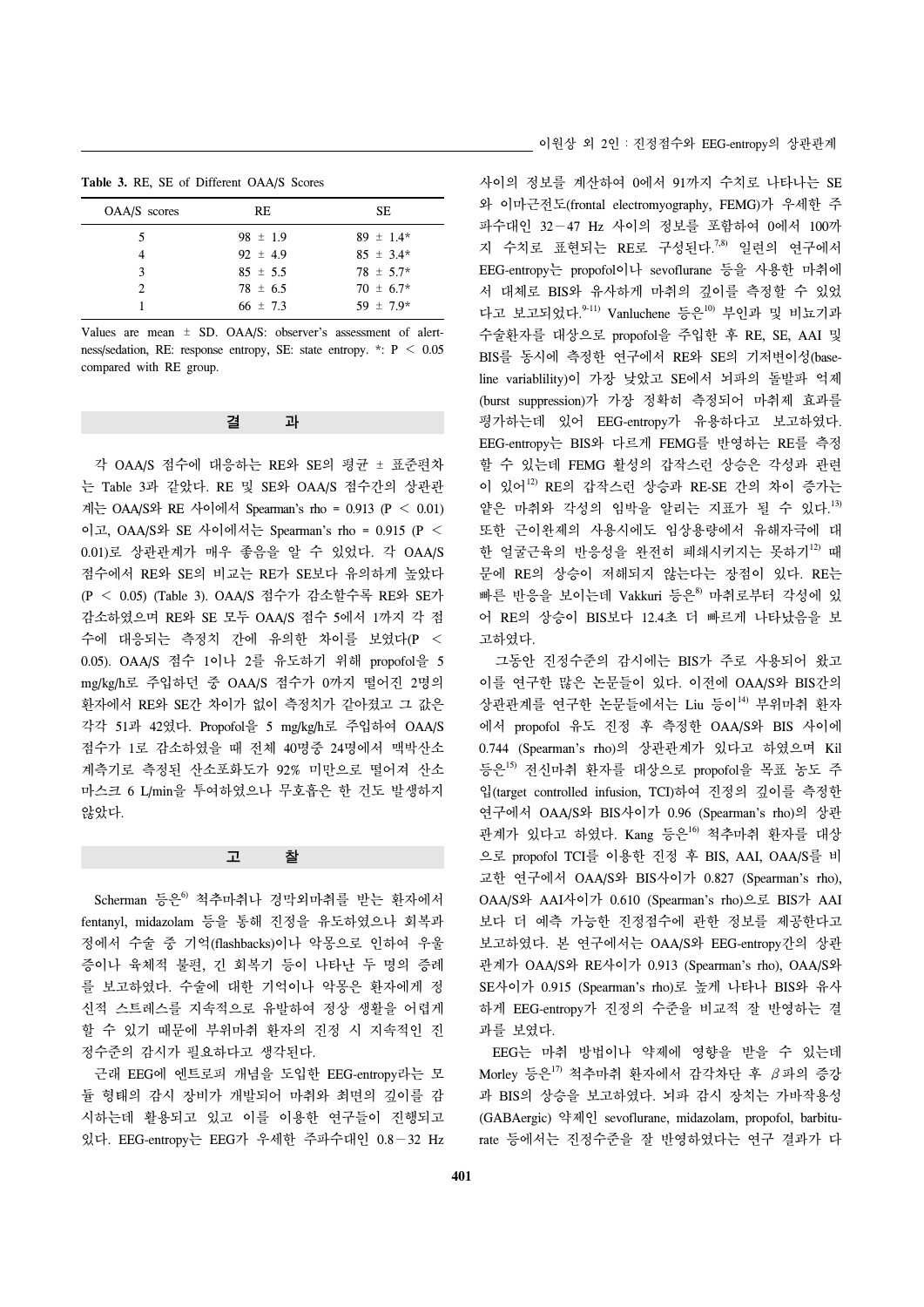수 발표되었으나 그 외 약제를 사용할 경우 진정수준을 적 절히 반영하지 못할 수 있다. Park 등은18) 경막외마취에서 아산화질소를 이용한 진정유도 시 BIS가 진정의 깊이를 반 영하기 어렵다고 하였으며 Kil 등의<sup>19)</sup> 연구에서도 아산화질 소 흡입으로 진정유도 시 진정의 감시 장치로 BIS가 적합 하지 않다고 보고하였다. Anderson과 Jakobsson은<sup>20)</sup> EEG-entropy를 이용한 감시에서 propofol을 이용한 진정유도 시 RE 와 SE가 점진적으로 감소하였으나 아산화질소를 이용한 진 정유도 시는 RE와 SE의 의미있는 변화가 나타나지 않았다 고 보고하였다. Lee 등은 $^{21}$  소아에서 ketamine을 이용한 마 취유도 시 진정 및 최면 수준을 반영하는 BIS의 변화가 없 었다고 하였다. 또한 Choi 등은<sup>22)</sup> 국소마취하 유방 생검을 받는 환자를 대상으로 propofol TCI로 진정을 유도한 연구 에서 EEG-entropy가 BIS와 달리 세부적인 진정정도를 반영 하지 못했다고 하였는데 국소마취 시는 수술적 자극에 대 한 반응 정도가 부위마취와는 달라 적절한 진정을 위한 propofol의 요구량이 증가할 수 있고 $^{23)}$  이러한 요인이 BIS와 는 상이한 EEG-entropy의 알고리즘에 영향을 주어 측정치에 영향을 줄 수 있다고 생각된다.

 본 연구에서 OAA/S 점수가 1에서 5까지 측정된 범위에 서는 RE가 SE보다 유의하게 높았는데(P < 0.05) 이는 음성 자극이나 통증에 대한 반응성이 보존된 상태에서 FEMG의 활성이 반영되어 이 같은 차이를 나타내었다고 볼 수 있다. OAA/S 점수 1의 깊은 진정상태 유도 중 예기치 않게 OAA/S 점수가 0까지 떨어져 승모근(trapezius muscle)을 꼬집는 유 해자극에도 반응이 없었던 2명의 사례에서는 RE와 SE가 같 아지는 것을 관찰할 수 있었다.

 OAA/S와 EEG-entropy간의 상관관계가 높게 나타났으나 OAA/S 점수가 낮아질수록 RE와 SE의 측정값에 대한 표준 편차가 점차 증가하였고 이는 환자가 깊은 진정 수준에 도 달할수록 EEG-entropy가 정확한 진정 수준을 반영하기 어렵 다는 것을 의미한다. 따라서 RE와 SE가 낮은 수치를 나타 낼 경우 환자의 진정 평가에 좀 더 신중해야 하며 보다 세 심한 감시가 필요하다고 생각된다. 또한 OAA/S 점수상 진 정의 시작을 판단하는 4점에서의 RE와 SE의 평균 ± 표준 편차는 각각 92 ± 4.9와 85 ± 3.4였는데 평균에 근접할수록 OAA/S 점수가 4점에 해당될 확률이 높지만 각성상태인 5 점의 측정치 범위와 겹치기 때문에 EEG-entropy로서 각성과 진정의 경계를 판단할 수 있는 수치를 구하기는 어려웠다.

 본 연구의 대상 환자들의 경우 수술실내의 소음을 듣지 않기를 원하는 환자들이 많았고 OAA/S 점수가 4점일 경우 각성상태와 비교적 가까워 일정한 진정수준을 유지하기가 쉽지 않아 수술 중 OAA/S 점수를 2에서 3으로 유지하였다. 맥막산소계측기로 저산소증을 감지할 수 있는 최적의 역치 는 92%라고 보고되었는데24) 본 연구에서는 빠른 진정을 유

도하기 위해서 midazolam 전투약과 함께 propofol을 초기 1 분간 10 mg/kg/h로 빠르게 주입한 후 1분 뒤 5 mg/kg/h로 주입하여 일시적으로 깊은 진정상태(OAA/S 점수 1)를 유도 하였을 때 전체 40명 중 24명에서 92% 미만으로 산소포화 도가 측정되어 산소마스크로 O2 6 L/min을 투여하였다. 이 후 호흡 상태를 주의 깊게 관찰하였으나 무호흡이나, 용수 환기가 필요할 정도의 심각한 호흡억제는 발생하지 않았다. 결론적으로 척추마취 후 propofol을 이용한 진정 유도 시 OAA/S와 EEG-entropy간의 유의한 상관관계를 이용하여 환 자의 진정 평가에 EEG-entropy를 활용할 수 있을 것이라 생 각된다. 그러나 이러한 상관관계를 이용하여 환자의 진정 수준을 EEG-entropy로 감시할 경우는 동일한 마취 방법과 약제를 사용했을 경우에 유효하며 마취 방법이나 약제가 달라질 경우는 상관관계의 유의성을 보증할 수 없고 상관 관계 자체는 유의하더라도 각 OAA/S 점수에 대응되는 EEG-entropy의 측정치가 달라질 수 있다고 생각된다. 또한 깊은 진정상태를 유도하였을 경우 EEG-entropy만으로는 환 자의 진정수준을 정확히 평가하기 어려울 것으로 생각된다.

#### 참 고 문 헌

- 1. Chernik DA, Gillings D, Laine H, Hendler J, Silver JM, Davidson AB, et al: Validity and reliability of the observer's assessment of alertness/sedation scale: study with intravenous midazolam. J Clin Psychopharmacol 1990; 10: 244-51.
- 2. Smith I, Monk TG, White PF, Ding Y: Propofol infusion during regional anesthesia: sedative, amnestic, and anxiolytic properties. Anesth Analg 1994; 79: 313-9.
- 3. Smith I, White PF, Nathanson M, Gouldson R: Propofol. an update on its clinical use. Anesthesiology 1994; 81: 1005-43.
- 4. Borgeat A, Wilder-Smith OH, Saiah M, Rifat K: Subhypnotic doses of propofol possess direct antiemetic properties. Anesth Analg 1992; 74: 539-41.
- 5. Nishiyama T: Propofol infusion for sedation during spinal anesthesia. J Anesth 2007; 21: 265-9.
- 6. Scherman JD, Gottlieb A, Sprung J: Flashback and nightmares after surgery under neuraxial anesthesia: a report of two cases. Arch Phys Med Rehabil 1998; 79: 579-81.
- 7. Laakso H, Viertio-Oja H, Maja V, Sarkela M, Talja P, Tenkanen N, Tolvanen-Laakso H, et al: Description of the Entropy<sup>TM</sup> algorithm as applied in the Datex-Ohmeda S/5TM entropy module. Acta Anaesthesiol Scand 2004; 48: 154-61.
- 8. Vakkuri A, Yli-Hankala A, Talja P, Mustola S, Tolvanen-Laakso H, Sampson T, et al: Time-frequency balanced spectral entropy as a measure of anesthetic drug effect in central nervous system during sevoflurane, propofol, and thiopental anesthesia. Acta Anaesthesiol Scand 2004; 48: 145-53.
- 9. Schmidt GN, Bischoff P, Standl T, Hellstern A, Teuber O, Schulte J: Comparative evaluation of the Datex-Ohmeda S/5 Entropy